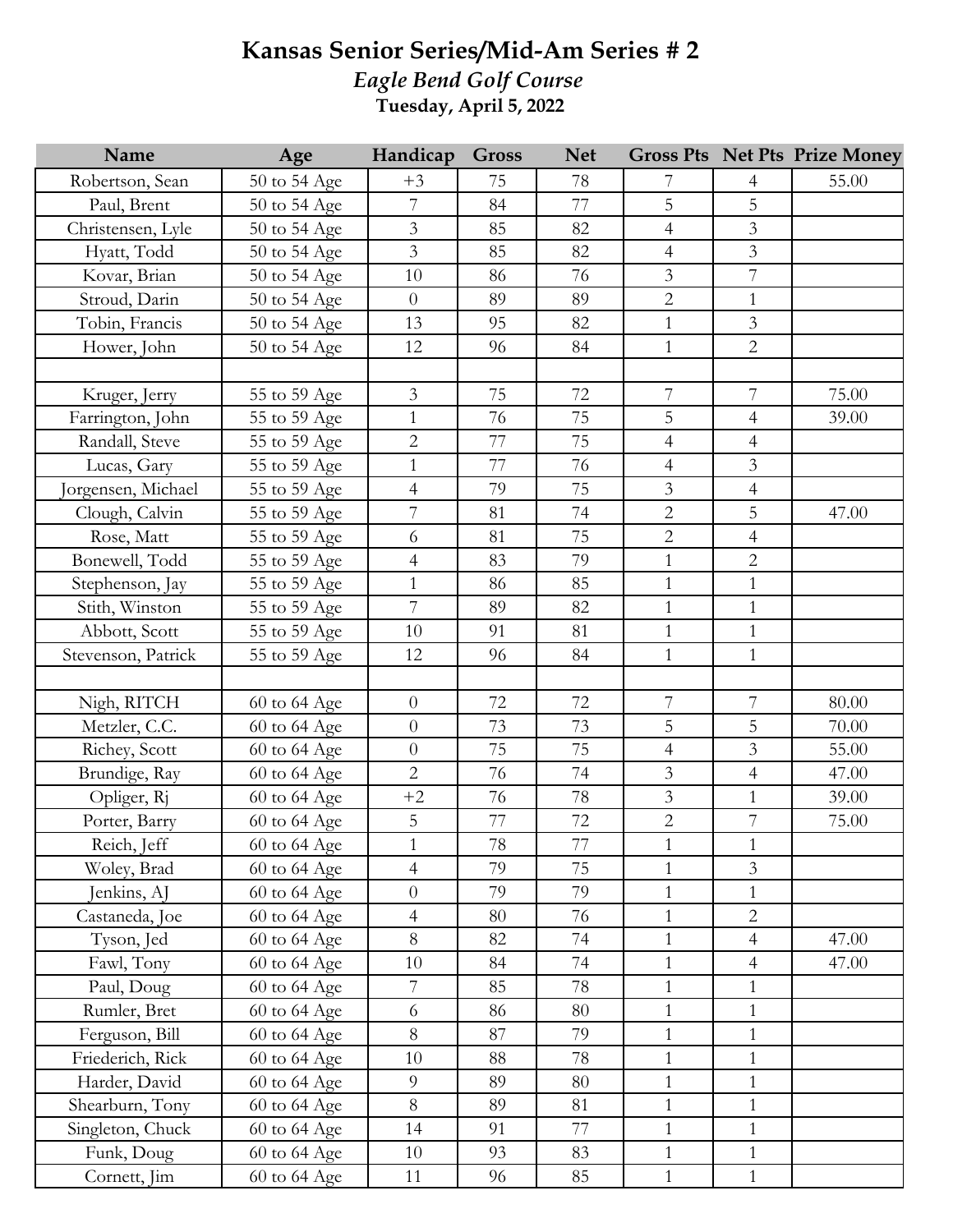| Erickson, Jim         | 60 to 64 Age  | 22               | 97         | 75 | $\mathbf{1}$             | $\overline{3}$ |       |
|-----------------------|---------------|------------------|------------|----|--------------------------|----------------|-------|
| Abernathy, Warren     | 60 to 64 Age  | 13               | 97         | 84 | $\mathbf{1}$             | $\mathbf{1}$   |       |
| Curtright, Doug       | 60 to 64 Age  | 16               | 100        | 84 | $\mathbf{1}$             | $\mathbf{1}$   |       |
| Reif, Donald          | 60 to 64 Age  | 12               | <b>DNF</b> |    | $\mathbf{1}$             | $\mathbf{1}$   |       |
|                       |               |                  |            |    |                          |                |       |
| Gisel, Dennis         | 65 to 69 Age  | $\overline{2}$   | 71         | 69 | 7                        | 7              | 80.00 |
| Robbins, Pete         | 65 to 69 Age  | $+1$             | 72         | 73 | 5                        | $\overline{2}$ | 65.00 |
| Kruse, Jeff           | 65 to 69 Age  | 3                | 74         | 71 | $\overline{4}$           | $\overline{4}$ | 70.00 |
| Grosdidier, Mike      | 65 to 69 Age  | $\sqrt{2}$       | 76         | 74 | $\mathfrak{Z}$           | $\mathbf{1}$   | 55.00 |
| McQuin, Robert        | 65 to 69 Age  | 5                | 77         | 72 | $\overline{2}$           | $\overline{3}$ | 60.00 |
| Linville, Dale        | 65 to 69 Age  | $\mathfrak{Z}$   | 77         | 74 | $\overline{2}$           | $\mathbf{1}$   | 45.00 |
| Harris, Dave          | 65 to 69 Age  | $\mathbf{1}$     | 78         | 77 | $\mathbf{1}$             | $\mathbf{1}$   | 35.00 |
| Kennedy, Michael      | 65 to 69 Age  | 5                | 80         | 75 | $\mathbf{1}$             | $\mathbf{1}$   |       |
| Bezek, Bob            | 65 to 69 Age  | $\mathbf{1}$     | 80         | 79 | $\mathbf{1}$             | $\mathbf{1}$   |       |
| Emerson, John         | 65 to 69 Age  | $\mathbf{1}$     | 80         | 79 | $\mathbf{1}$             | $\mathbf{1}$   |       |
| Vanlandingham, Samuel | 65 to 69 Age  | $\overline{2}$   | 81         | 79 | $\mathbf{1}$             | $\mathbf{1}$   |       |
| Sutton, Tod           | 65 to 69 Age  | 6                | 82         | 76 | $\mathbf{1}$             | $\mathbf{1}$   |       |
| Alonzo, Greg          | 65 to 69 Age  | 6                | 83         | 77 | $\mathbf{1}$             | $\mathbf{1}$   |       |
| Benscheidt, Mike      | 65 to 69 Age  | 9                | 84         | 75 | $\mathbf{1}$             | $\mathbf{1}$   |       |
| Frigon, Phil          | 65 to 69 Age  | 16               | 86         | 70 | $\mathbf{1}$             | 5              | 80.00 |
| Vollertsen, Kurt      | 65 to 69 Age  | 6                | 87         | 81 | $\mathbf{1}$             | $\mathbf{1}$   |       |
| Praytor, Lonnie       | 65 to 69 Age  | 9                | 88         | 79 | $\mathbf{1}$             | $\mathbf{1}$   |       |
| Frey, Russell         | 65 to 69 Age  | $\overline{7}$   | 89         | 82 | $\mathbf{1}$             | $\mathbf{1}$   |       |
| Hess, Gary            | 65 to 69 Age  | $\mathfrak{Z}$   | 89         | 86 | $\mathbf{1}$             | $\mathbf{1}$   |       |
| Brooks, Bruce         | 65 to 69 Age  | 18               | 91         | 73 | $\mathbf{1}$             | $\overline{2}$ | 45.00 |
| Niehoff, Brian        | 65 to 69 Age  | 9                | 93         | 84 | $\mathbf{1}$             | $\mathbf{1}$   |       |
| Stonestreet, Jack     | 65 to 69 Age  | 6                | 93         | 87 | $\mathbf{1}$             | $\mathbf{1}$   |       |
| Rader, Jack           | 65 to 69 Age  | 13               | 95         | 82 | $\mathbf{1}$             | $\mathbf{1}$   |       |
|                       |               |                  |            |    |                          |                |       |
| Roth, Frank           | 70 & Over Age | $\theta$         | 72         | 72 | 7                        | 7              | 70.00 |
| Wilson, Ron           | 70 & Over Age | $\overline{4}$   | 79         | 75 | 5                        | $\overline{4}$ |       |
| Alt, Doug             | 70 & Over Age | $\mathfrak{Z}$   | 79         | 76 | 5                        | 3              |       |
| Bastin, Don           | 70 & Over Age | $8\,$            | 80         | 72 | 4                        | $\overline{7}$ | 60.00 |
| Siemers, Kurtis       | 70 & Over Age | $\mathfrak{Z}$   | 80         | 77 | $\overline{\mathcal{A}}$ | $\overline{2}$ |       |
| Kaup, Doug            | 70 & Over Age | $\overline{2}$   | 80         | 78 | $\overline{4}$           | $\mathbf{1}$   |       |
| Collins, Jerry        | 70 & Over Age | 6                | 81         | 75 | 3                        | $\overline{4}$ |       |
| Lees, Bill            | 70 & Over Age | 5                | 81         | 76 | $\mathfrak{Z}$           | $\overline{3}$ |       |
| Lindberg, Daniel      | 70 & Over Age | $\overline{2}$   | 81         | 79 | $\overline{3}$           | $\mathbf{1}$   |       |
| Creekmore, Duane      | 70 & Over Age | $\theta$         | 82         | 82 | $\mathbf{2}$             | 1              |       |
| Vilkanskas, Tom       | 70 & Over Age | $\overline{9}$   | 83         | 74 | $\mathbf{1}$             | 5              | 35.00 |
| Yi, Chae              | 70 & Over Age | $\overline{4}$   | 83         | 79 | $\mathbf{1}$             | $\mathbf{1}$   |       |
| Wyatt, Ray            | 70 & Over Age | 3                | 84         | 81 | $\mathbf{1}$             | $\mathbf{1}$   |       |
| Carey, Michael        | 70 & Over Age | $\overline{2}$   | 84         | 82 | $\mathbf{1}$             | $\mathbf{1}$   |       |
| Fuqua, Larry          | 70 & Over Age | $\overline{7}$   | 85         | 78 | $\mathbf{1}$             | $\mathbf{1}$   |       |
| Stucky, Frank         | 70 & Over Age | 11               | 86         | 75 | $\mathbf{1}$             | $\overline{4}$ |       |
|                       |               | 11               |            | 80 |                          |                |       |
| Schmidt, Kent         | 70 & Over Age | 10               | 91<br>91   |    | $\mathbf 1$              | $\mathbf{1}$   |       |
| Warren, Jay           | 70 & Over Age |                  |            | 81 | $\mathbf{1}$             | $\mathbf{1}$   |       |
| Luck, Chris           | 70 & Over Age | 9                | 91         | 82 | $\mathbf{1}$             | $\mathbf{1}$   |       |
| Neill, Steve          | 70 & Over Age | $\boldsymbol{7}$ | 95         | 88 | $\mathbf{1}$             | $\mathbf{1}$   |       |